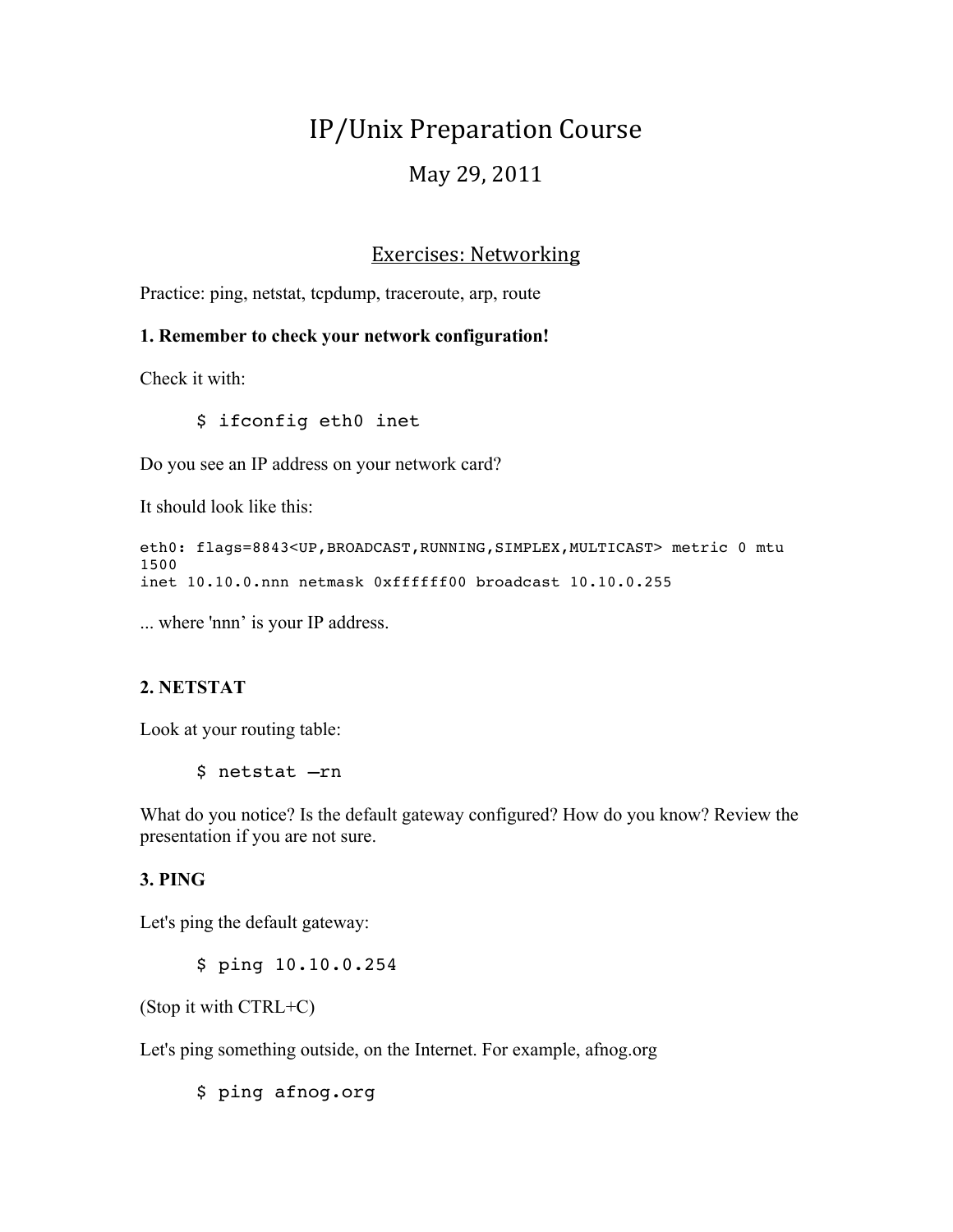Do you get an answer ?

If not, check:

- That you have a gateway
- That you have an /etc/resolv.conf that contains a nameserver.

What do you notice about the response time (time=.. ms)? Does it change between pings?

## **4. TRACEROUTE**

Traceroute to afnog.org

\$ traceroute afnog.org

Try again, this time with the -n option:

\$ traceroute -n afnog.org

Observe the difference with and without the '-n' option. Do you know what it is?

## **5. TCPDUMP**

Run tcpdump on your system:

\$ sudo tcpdump -n -i eth0 icmp

(Note the use of the icmp keyword to limit viewing only ICMP traffic)

Ask the instructor(s) or your neighbor to ping your machine, and look at your screen.

#### **6. MTR**

The mtr package is a nice tool that combines the results and power of ping and traceroute in a single command. First we need to install this package in order to use it. As a normal user do:

\$ sudo portmaster –P net/mtr-nox11

And, now, we'll use mtr:

\$ mtr nsrc.org